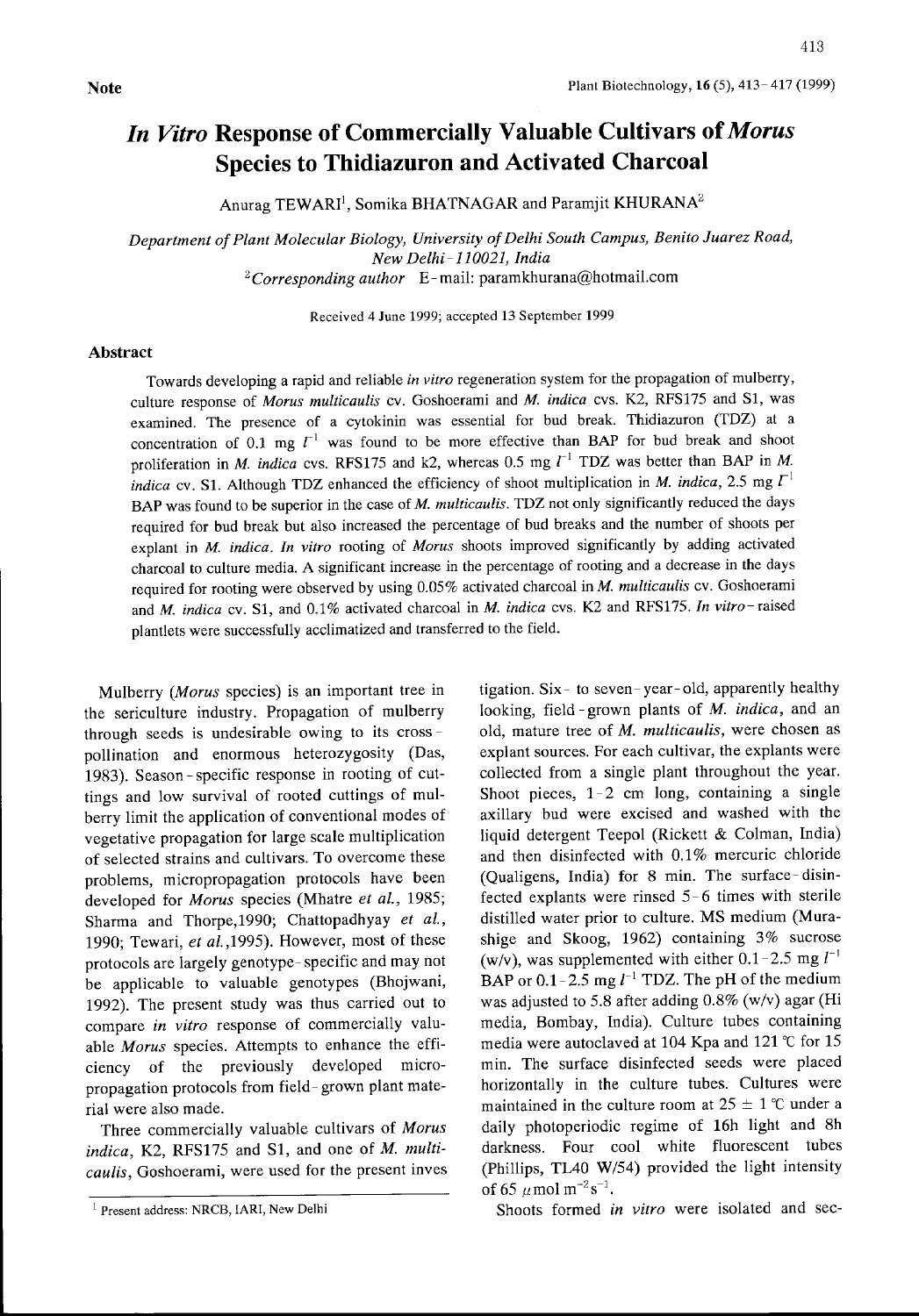tioned into single -node pieces after removing the leaves. The nodal segments of M, indica cvs. K2 and RFS175 were cultured on MS medium with 0.1 mg  $l^{-1}$  TDZ whereas in the case of cv. S1, MS medium supplemented with 0.5 mg  $l^{-1}$  TDZ was used. The nodal segments of M. multicaulis cv. Goshoerami were cultured on MS medium supplemented with 2.5 mg  $l^{-1}$  BAP for further multiplication. Subcultures were made after 4weeks in all cases. For rooting, in vitro-raised shoots with  $3-5$ leaves were excised and transferred to MS medium containing 2% sucrose, 0.8% agar, 1 mgl<sup>-1</sup>  $\alpha$ -naphthalene acetic acid (NAA) and  $0.0-0.1\%$  activated charcoal. Shoots with roots over 5 mm long were considered to be the rooted ones. Plantlets with well - developed roots were transferred to plastic pots (10 cm diameter) containing garden soil (soil:compost, 1:1) and maintained in the culture room for one month before transferring the plants to the field.

At the end of <sup>a</sup> 4-week culture period and <sup>a</sup> 4 week multiplication cycle, the percentage of bud break (emergence of shoots from the dormant meristem) and the number of shoots per explant were determined. Rooting experiments were evaluated by the percentage of rooting and the days required for rooting. Experiments were carried out in a completely randomized design with 3replicates to detennine the effect of various treatments. The data were subjected to Two Way Analysis Of Variance (ANOVA). The rooting and bud break data calculated in terms of percentage were subjected to arcsin transformation before performing ANOVA. The means of transformed values were retransformed for presentation in the tables. Least Significant Difference (LSD) at  $p \le 0.05$  among the means was estimated according to Snedecor and Cochran (1967).

Most of the recent reports on tissue culture of Morus species have used seedling-derived materials (Sharma & Thorpe, 1990). In vitro propagation using apical or axillary buds and nodal explants has also been reported for some mulberry species (Pattnaik et al., 1996; Pattnaik and Chand, 1997). To date, however, there has been no report on the in vitro propagation of mulberry cultivars used in the present study.

Axillary buds of M. indica and M. multicaulis when placed on MS medium without growth regulators showed no symptoms of bud break even after 4- 5 weeks, and the addition of <sup>a</sup> cytokinin was essential. Axillary buds of M. indica cultured on MS media supplemented with BAP developed into shoots following callus formation. This is in conformity with Patel et al. (1983). A strong monopodial growth habit was observed in Morus cultures when media containing low concentrations (0.1 -0.5  $mg l^{-1}$ ) of BAP were used, and multiple shoots were induced by higher concentrations. However, these shoots failed to elongate at the later stage of culture in M. indica (Table 1).

The selected cultivars of Morus used in the present study responded differently to TDZ as well as activated charcoal. TDZ at a concentration of 0.1 mg  $l^{-1}$  significantly increased the percentage of bud break, number of shoots per explant, and decreased the days required for bud break in  $M$ . indica cvs.  $K2$ and RFS175, whereas similar results were obtained by using 0.5 mg  $l^{-1}$  TDZ in *M*, indica cv, S1 (Table 1). These low concentrations of TDZ effectively inhibited callusing at the basal region of shoots in M, indica (Fig. Ia) and induced multiple shoots (Fig. Ib). Use of TDZ also gave rise to healthy looking, bright green shoots. TDZ, a substituted phenylurea, has been used for micropropagation of a wide range of woody species because it induces a much higher frequency of shoot regeneration than the commonly used cytokinins like BAP (Huetteman and Preece, 1993; Elobeidy and Korban, 1988).

Significantly higher bud break percentage, number of shoots per explant and a reduced time for bud break were observed in M. multicaulis cv. Goshoerami at 2.5 mg  $l^{-1}$  BAP than TDZ (Table 1). BAP was most effective for inducing bud break and multiple shoot formation in other species of Morus (Oka and Ohyama, 1986; Islam et al., 1993; Pattnaik et al., 1996). In contrast to M. indica, TDZ resulted in callus proliferation at the shoot base in M. multicaulis. This callus turned brown if left in the same media for a longer duration. Such interspecific as well as intraspecific variation in culture response of Morus has already been reported by earlier workers (Tewari et al., 1995; Pattnaik et al., 1996; Pattnaik and Chand, 1997). Using our protocol at least  $7<sup>6</sup>$  shoots can be produced within 6 months from a single nodal explant.

Activated charcoal was effective for rooting in both M. indica and M. multicaulis. Significant increase in the percentage of rooting and decrease in the days required for rooting (Table 2) was observed by adding activated charcoal. Addition of  $0.05\%$  activated charcoal was effective in M. multicaulis cv. Goshoerami and  $M$ , indica cv. S1, while 0.1% activated charcoal gave the similar response in M. indica cvs. RFS 175 and K2. Poor rooting response in the control may be attributed to a high level of endogenous cytokinin in the *in vitro*-generated shoots, which may be decreased by using activated charcoal (Steinitz and Yahel, 1982). Additionally, activated charcoal is also known to promote root growth by blocking the light reaching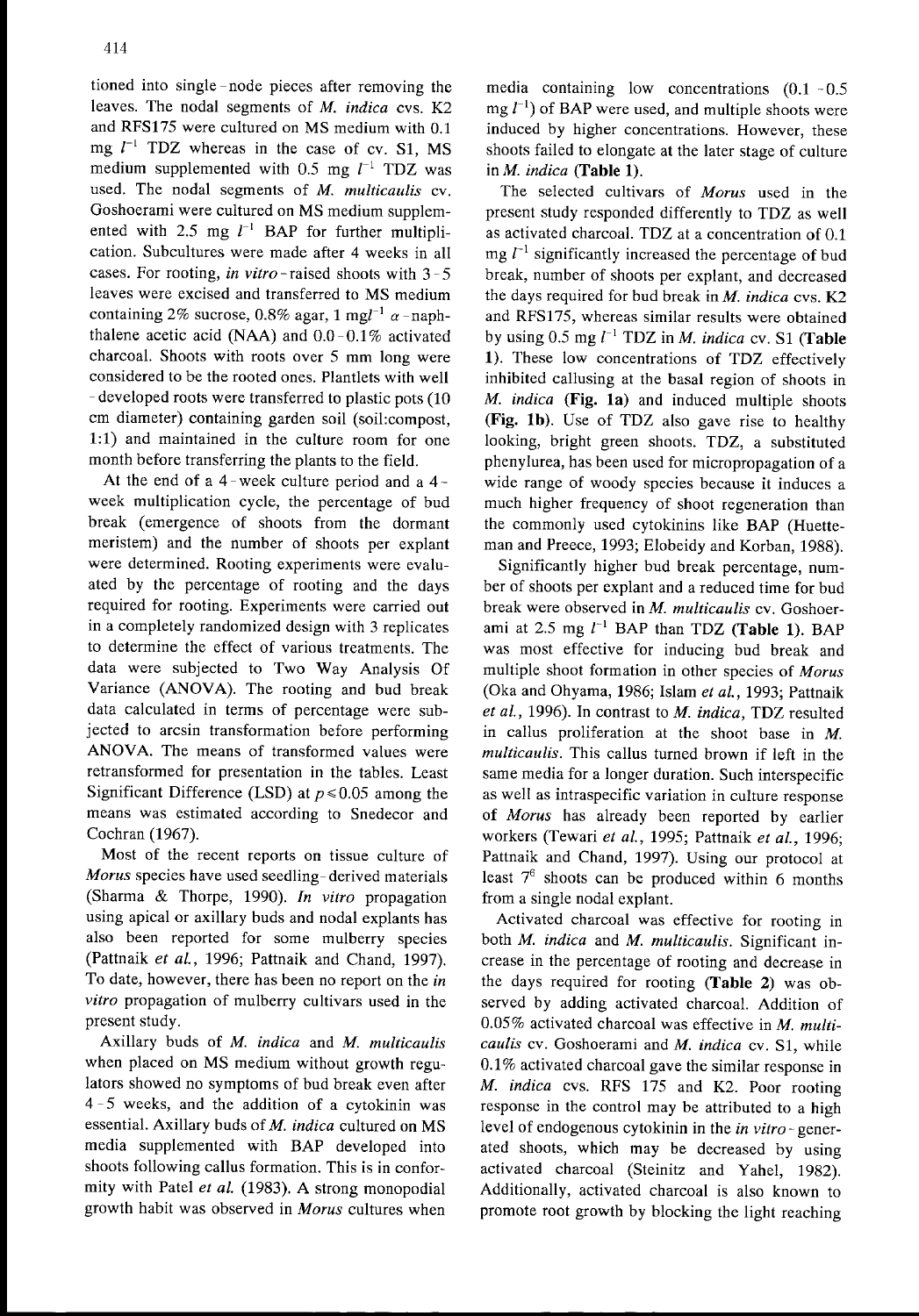| Growth<br>Regulator           | Conc.<br>$(mg l^{-1})$ | <b>Bud break</b><br>$(\%)$ | No. of shoots/<br>Explant | Days required<br>for bud break |  |
|-------------------------------|------------------------|----------------------------|---------------------------|--------------------------------|--|
| M. indica cv. K2              |                        |                            |                           |                                |  |
| <b>BAP</b>                    | 0.1                    | 62.5                       | 1.2                       | 24.0                           |  |
|                               | 0.5                    | 75.0                       | 2.8                       | 20.0                           |  |
|                               | 2.5                    | 50.0                       | 3.1                       | 22.0                           |  |
| <b>TDZ</b>                    | 0.1                    | 87.5                       | 7.2                       | 12.0                           |  |
|                               | 0.5                    | 50.0                       | 3.0                       | 15.0                           |  |
|                               | 2.5                    | 50.0                       | 3.2                       | 16.0                           |  |
| LSD for $p \le 0.05$          |                        | 01.5                       | 0.7                       | 02.7                           |  |
| M. indica cv. RFS175          |                        |                            |                           |                                |  |
| <b>BAP</b>                    | 0.1                    | 62.5                       | 1.5                       | 23.0                           |  |
|                               | 0.5                    | 75.0                       | 3.0                       | 20.0                           |  |
|                               | 2.5                    | 62.5                       | 2.5                       | 21.0                           |  |
| <b>TDZ</b>                    | 0.1                    | 100                        | 8.0                       | 11.0                           |  |
|                               | 0.5                    | 87.5                       | 6.1                       | 14.0                           |  |
|                               | 2.5                    | 62.5                       | 5.0                       | 17.0                           |  |
| LSD for $p\!\leq\!0.05$       |                        | 01.2                       | 0.2                       | 02.4                           |  |
| M. indica cv. S1              |                        |                            |                           |                                |  |
| <b>BAP</b>                    | 0.1                    | 62.5                       | 2.0                       | 22.0                           |  |
|                               | 0.5                    | 75.0                       | 3.2                       | 19.0                           |  |
|                               | 2.5                    | 75.0                       | 3,4                       | 20.0                           |  |
| TDZ                           | 0.1                    | 87.5                       | 6.0                       | 14.0                           |  |
|                               | 0.5                    | 100                        | 7.5                       | 10.0                           |  |
|                               | 2.5                    | 75.0                       | 5.4                       | 15.0                           |  |
| LSD for $p \le 0.05$          |                        | 01.7                       | 1.0                       | 03.0                           |  |
| M. multicaulis cv. Goshoerami |                        |                            |                           |                                |  |
| <b>BAP</b>                    | 0.1                    | 62.5                       | 2.0                       | 20.0                           |  |
|                               | 0.5                    | 75.0                       | 1.8                       | 21.0                           |  |
|                               | 2.5                    | 87.5                       | 7.0                       | 13.0                           |  |
| <b>TDZ</b>                    | 0.1                    | 62.5                       | 4.5                       | 15.0                           |  |
|                               | 0.5                    | 50.0                       | 5.1                       | 17.0                           |  |
|                               | 2.5                    | 50.0                       | 4.2                       | 18.0                           |  |
| LSD for $p \le 0.05$          |                        | 02.7                       | 0.6                       | 02.9                           |  |

Table 1. Effects of TDZ and BAP on in vitro responce of Morus species.

roots through the medium (George, 1993). Use of activated charcoal also induced adventitious roots directly from the shoot base (Fig, Ic). In the control cultures, most of the roots developed via callus formation which has been reported to lead to a poor vascular connection between the shoot and root, and the subsequent survival of M. alba plantlets (Sharma and Thorpe, 1990). Shoot elongation was promoted on rooting media supplemented with activated charcoal in  $M$ . indica and  $M$ . multicaulis.

Emergence of new leaves was observed in the in vitro -generated plants maintained in the culture room, after about 3weeks of transfer (Fig. Id). A high percentage of survival (90%) was noted in all the cultivars. The regenerated plants did not show any variations in morphology or growth characteristics when compared with the respective donor plants after transferring to the field.

The protocol reported herein could thus be used for large scale propagation and for genetic manipulation of these commercially valuable cultivars of mulberry.

## Acknowledgements

The authors thank the Department of Biotechnology, Govt, of India for financial support. Somika Bhatnagar acknowledges CSIR, India, for Junior Research Fellowship.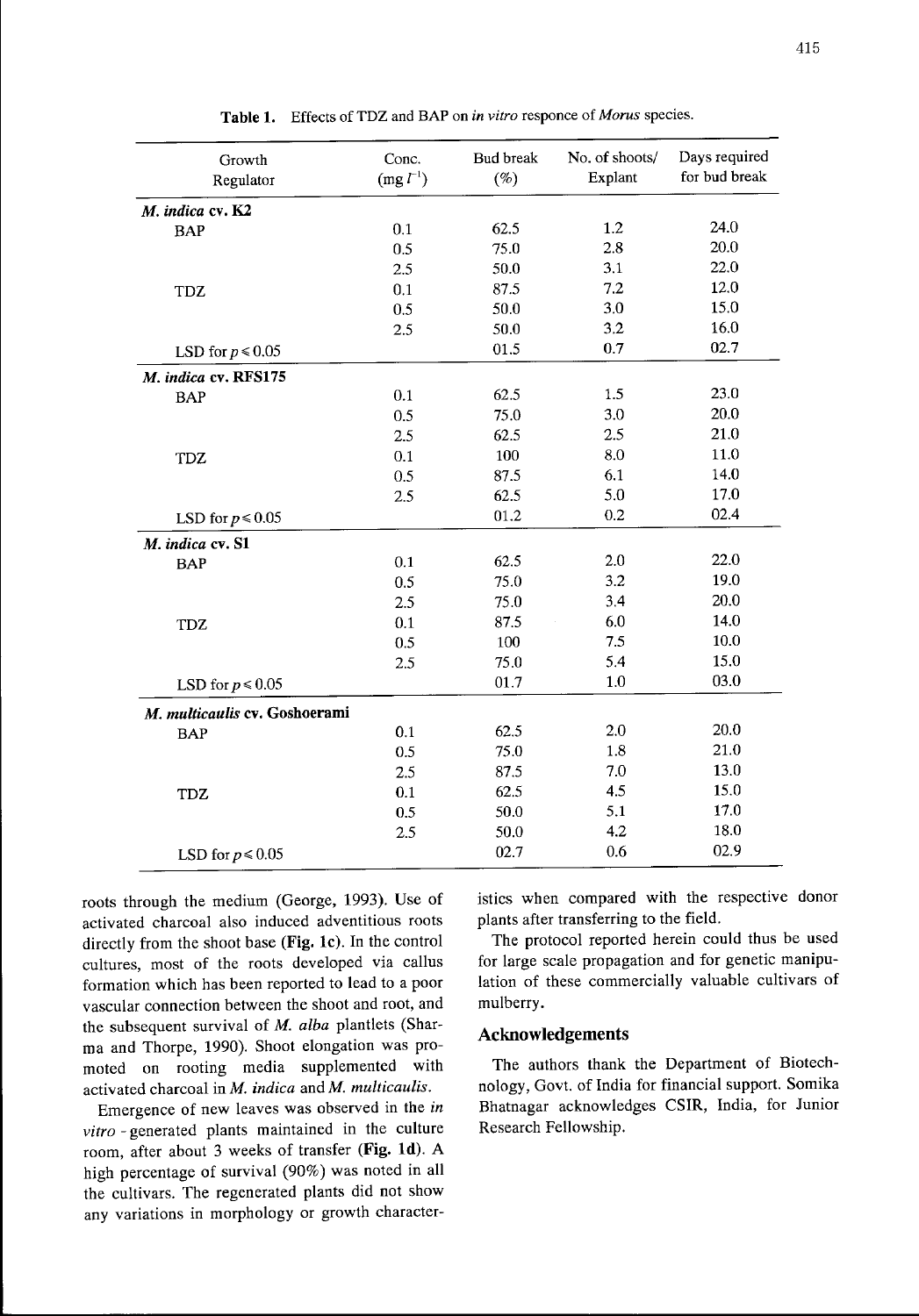

Fig. 1 a-d. Response of Morus spp. to TDZ and activated charcoal. a, Shoot induction in M. indica cv. RFS175 on MS media containing  $0.1 \text{ mg } l^{-1}$  TDZ (left) or BAP (right); **b**, multiple shoots of *M. indica* cv. K2 on MS medium containing  $0.5$  mg  $\tilde{l}^{-1}$  TDZ; c, rooting of shoots in M. multicaulis cv. Goshoerami on media with (left) or without (right) 0.05% activated charcoal; and d, acclimatized plantlets of M. indica cv. S1 6 weeks after transfer to soil.

Bars represent lcm in all photographs.